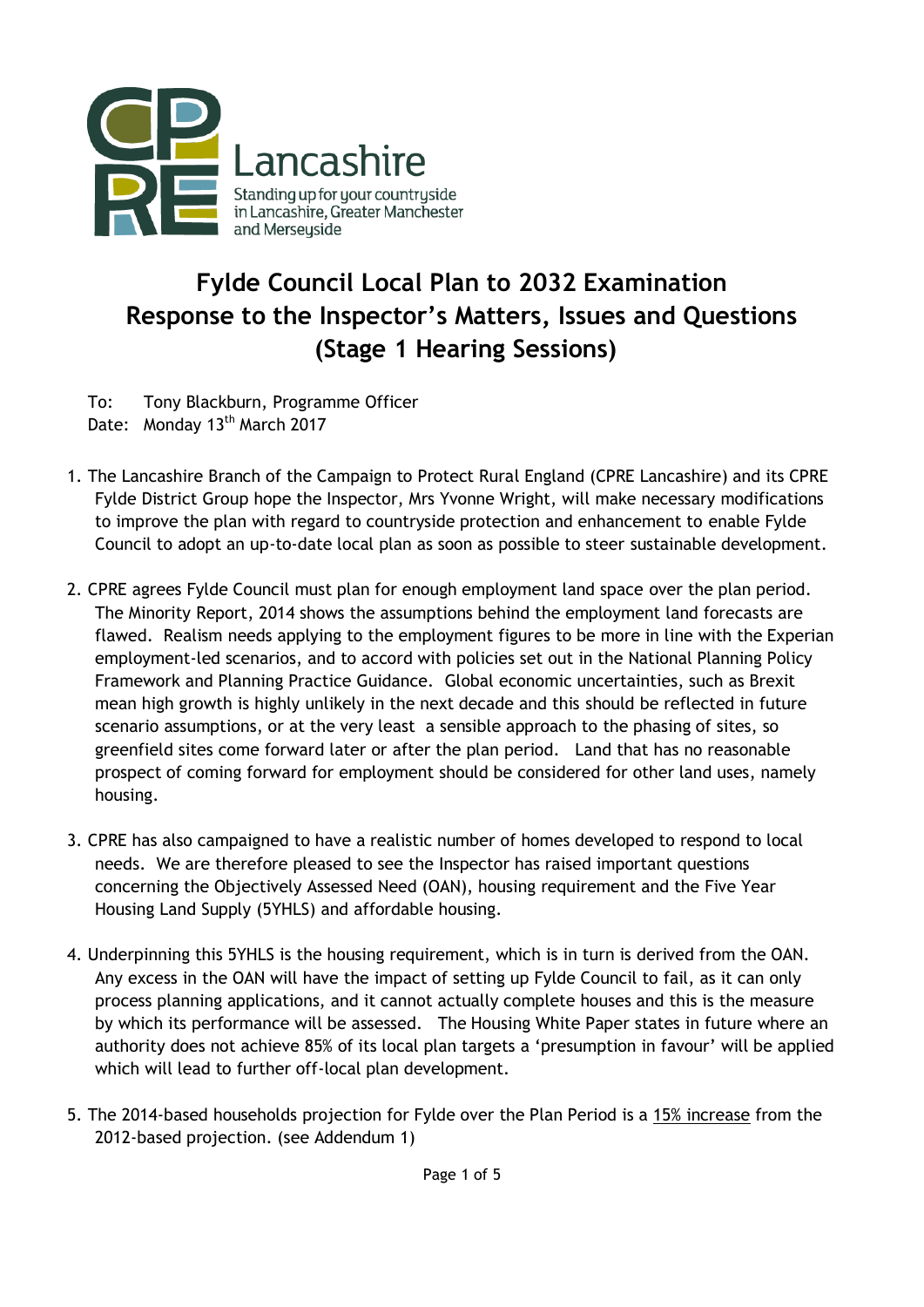- 6. In the opinion of CPRE the Housing Requirement Figure of 370 homes/year is based on an objectively assessed need calculation based on unrealistic scenarios leading to an unreasonably high figure. We agree with the following caveats in the Fylde Housing Requirement Paper suggesting the figure could be too high (Referencing sections in the 2016 Paper):
	- Ability of the development industry to achieve the target (125.)
	- Downward revision of assumed build rates for deliverable homes (125.)
	- Large number of commitments (permissions) not being taken up (122.)
	- Shortfall in completions since the start of the Plan Period which 'continue to be low' (130.)  $\bullet$
	- Workers for land in Fylde (14Ha) for Blackpool's employment needs need not be accommodated in Fylde (138.)
	- The Preston Western Distributor road will make it much easier for workers to commute into Fylde (139.)
	- It is increasingly unlikely that [these] new workers will choose to live in the Council's area  $(140.)$
	- Completions are not increasing at the same rate as commitments (145.)
	- 370 homes/year is a substantial uplift (56%) from the 2012-based Sub-National Household Projection for Fylde, the 'starting point' projection. (154.)
	- 370 homes/year represents a high level of delivery in relation to that achieved even before the recession. (159.)
- 7. Taking into account the perceived capacity of the industry and market signals reflected in the shortfall in take up of permissions and completions against the proposed Housing Requirement (see below), CPRE suggests the realistic achievable housing requirement for Fylde ought to be circa. 250 homes/year.

## **Relevant figures**

| 210 homes/year Fylde HLAS (*)                               |             |
|-------------------------------------------------------------|-------------|
| 210 homes/year                                              | Table below |
| 225 homes/year                                              | Addendum 1  |
| 259 homes/year                                              | - 66        |
| 370 homes/year                                              |             |
| ~250 homes/year                                             |             |
| 2014-based households projection for Fylde for Plan Period: |             |

**Shortfall in housing completions against the Housing Requirement:**

| Year        | 2011/12 | 2012/13 | 2013/14 | 2014/15 | 2015/16 | Total |
|-------------|---------|---------|---------|---------|---------|-------|
| Completions | 141     | 162     | 234     | 207     | 304     | 1.048 |
| Requirement | 370     | 370     | 370     | 370     | 370     | 1.850 |
| Shortfall   | $-229$  | $-208$  | -136    | -163    | -66     | 802   |

 $*$  Fylde Council Housing Land Availability Schedule, 31 $*$  March 2016.

8. Below is a link to a Blackpool Gazette story dated 11 March 2017 that highlights how Kensington Developments is seeking to drastically reduce the amount of properties it builds citing drainage and 'market conditions'. The site is in Blackpool a neighbouring area to Fylde, and we think the developer claiming an over-supply of houses nearby is relevant to the housing requirement in Fylde. Kensington Developments is also involved in the 1,150 home Queensway site in Fylde.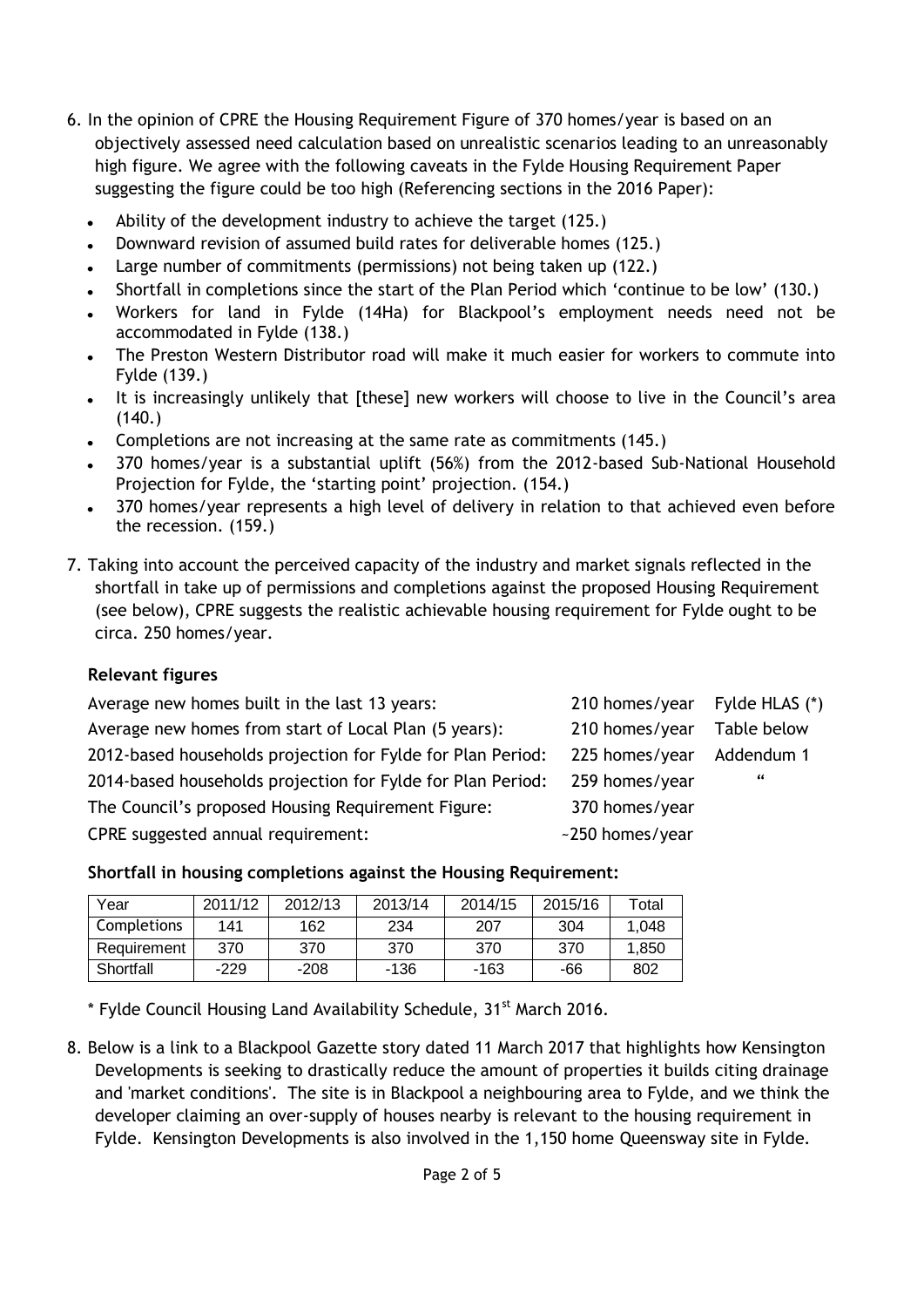[http://www.blackpoolgazette.co.uk/news/developer-cuts-number-of-new-homes-planned-1-](http://www.blackpoolgazette.co.uk/news/developer-cuts-number-of-new-homes-planned-1-8432938) [8432938](http://www.blackpoolgazette.co.uk/news/developer-cuts-number-of-new-homes-planned-1-8432938)

- 9. The 5YHLS rule of the National Planning Policy Framework has had a brutal application in Fylde, and elsewhere in the country, with a considerable amount of farmland never intended for development allowed against local wishes, even that assessed as best and most versatile. For example, the settlements of Wrea Green and Warton have been swamped with a scale of new development that will significantly impact on local character, and will harm the environment.
- 10. Inconsistency is evident in the way Fylde Council has calculated its housing land supply. For local plan purpose the Liverpool approach (shortfall recovered over the lifetime of the local plan) is used, whereas for the determination of planning applications and appeals it has used the Sedgefield approach (shortfall recovered over the first five years of the local plan). This matter must be resolved, as we believe this inconsistency is threatening more countryside loss, and is certainly not enabling 'sustainable' development.
- 11. The provision of affordable housing is most important and CPRE is aware of shortages in some of Fylde's rural places. We believe on-site provision should be mandatory. It is the availability of land to build upon that often constrains the supply of affordable homes. We have also witnessed developers seeking to negotiate out of agreed affordable housing contributions based on viability, which means new development only comprise larger and more expensive family and executive homes and does not responding to identified need and this must not be allowed in the future.
- 12. CPRE promotes 'Smart Growth', which is based on sustainable development principles. Like Government and in accordance with the National Planning Policy Framework we believe developers ought to be encouraged to focus on available previously developed (brownfield) land in advance of bulldozing countryside.
- 13. Land allocated should be in accessible locations, to promote walking and cycling, and connected by good public transport services, and other needed community infrastructure such as doctors and schools. Developer contributions must be agreed if public transport or other vital infrastructure is deficient.
- 14. We believe farmland ought to be targeted as a last resort for development, particularly high grade land (BMV Grades 1-3a), which is a local asset. The Local Plan could state development is prohibited on Grade 1 farmland.

*Jackie Copley*

Jackie Copley, BA (Hons) MA MRTPI Planning Manager, CPRE Lancashire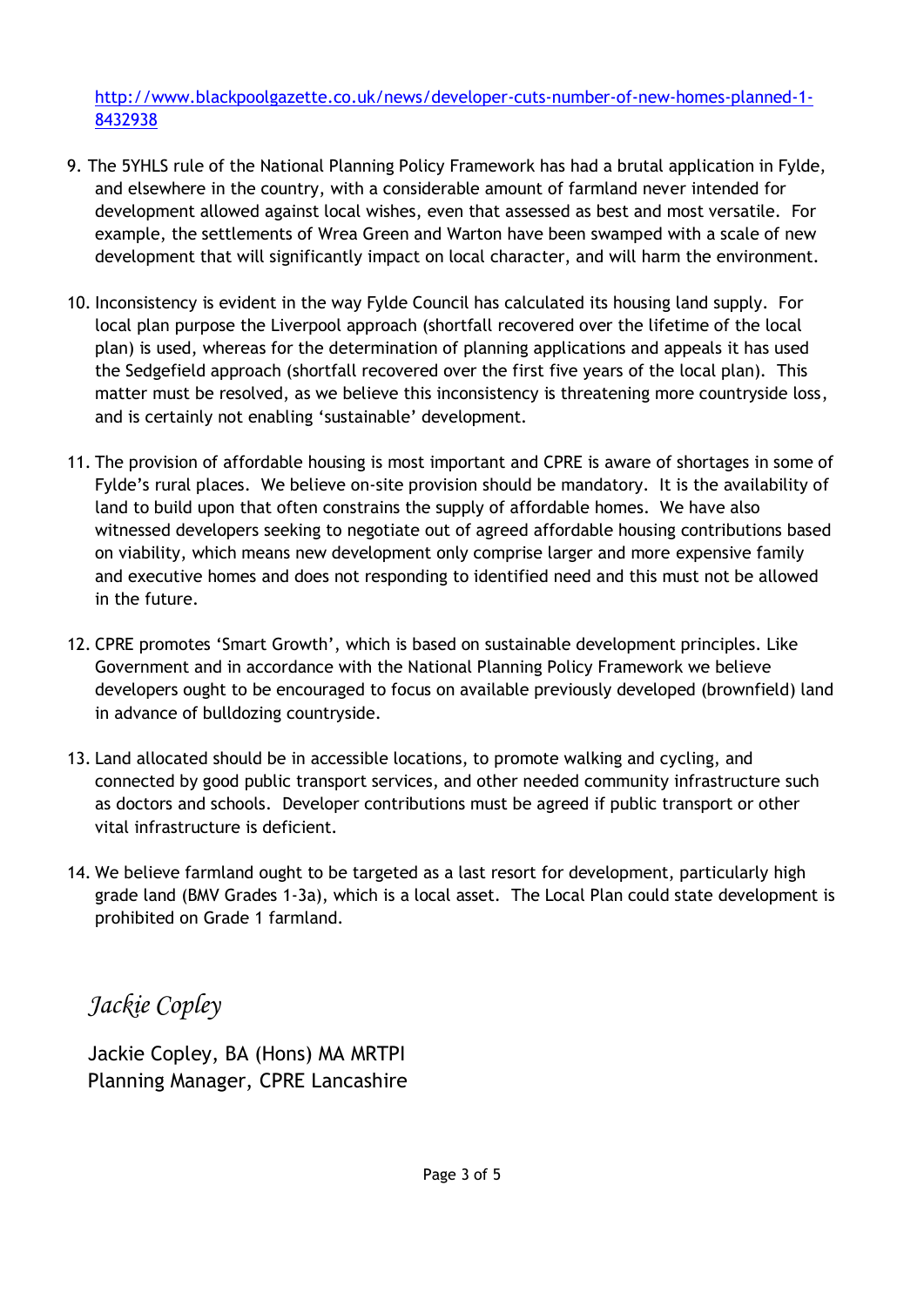## **Addendum 1: DCLG Sub-National Households Projection Data for Fylde**

2012-based SNHP and 2014-based SNHP from Table 406 Fylde - Area code E07000119

| 2012-based SNHP |                   | 2014-based SNHP  |      |                   |                  |
|-----------------|-------------------|------------------|------|-------------------|------------------|
| Year            | <b>Households</b> | New in year      | Year | <b>Households</b> | New in year      |
| 1991            | 30,410            |                  | 1991 | 30,410            |                  |
| 1992            | 30,668            | 258              | 1992 | 30,668            | 258              |
| 1993            | 30,962            | 294              | 1993 | 30,962            | 294              |
| 1994            | 31,172            | 210              | 1994 | 31,172            | 210              |
| 1995            | 31,421            | 249              | 1995 | 31,421            | 249              |
| 1996            | 31,665            | 244              | 1996 | 31,665            | 244              |
| 1997            | 31,688            | 23               | 1997 | 31,688            | 23               |
| 1998            | 31,978            | 290              | 1998 | 31,978            | 290              |
| 1999            | 31,959            | $-19$            | 1999 | 31,959            | $-19$            |
| 2000            | 32,319            | 360              | 2000 | 32,319            | 360              |
| 2001            | 32,464            | 145              | 2001 | 32,464            | 145              |
| 2002            | 32,793            | 329              | 2002 | 32,794            | 330              |
| 2003            | 33,287            | 494              | 2003 | 33,289            | 495              |
| 2004            | 33,643            | 356              | 2004 | 33,646            | 357              |
| 2005            | 33,845            | 202              | 2005 | 33,849            | $\overline{203}$ |
| 2006            | 33,928            | 83               | 2006 | 33,932            | 83               |
| 2007            | 34,233            | 305              | 2007 | 34,237            | 305              |
| 2008            | 34,358            | $\overline{1}25$ | 2008 | 34,363            | 126              |
| 2009            | 34,557            | 199              | 2009 | 34,561            | 198              |
| 2010            | 34,705            | $\overline{148}$ | 2010 | 34,710            | 149              |
| 2011            | 35,025            | 320              | 2011 | 35,031            | 321              |
| 2012            | 35,130            | 105              | 2012 | 35,134            | 103              |
| 2013            | 35,335            | 205              | 2013 | 35,439            | 305              |
| 2014            | 35,545            | 210              | 2014 | 35,823            | 384              |
| 2015            | 35,776            | 231              | 2015 | 36,067            | 244              |
| 2016            | 36,021            | 245              | 2016 | 36,338            | 271              |
| 2017            | 36,271            | 250              | 2017 | 36,628            | 290              |
| 2018            | 36,520            | 249              | 2018 | 36,908            | 280              |
| 2019            | 36,758            | 238              | 2019 | 37,181            | $\overline{273}$ |
| 2020            | 37,000            | 242              | 2020 | 37,454            | 273              |
| 2021            | 37,241            | 241              | 2021 | 37,719            | 265              |
| 2022            | 37,483            | $\overline{242}$ | 2022 | 37,989            | 270              |
| 2023            | 37,719            | 236              | 2023 | 38,248            | 259              |
| 2024            | 37,943            | 224              | 2024 | 38,500            | 252              |
| 2025            | 38,174            | 231              | 2025 | 38,757            | 257              |
| 2026            | 38,404            | 230              | 2026 | 39,011            | 254              |
| 2027            | 38,621            | 217              | 2027 | 39,256            | $\overline{245}$ |
| 2028            | 38,834            | 213              | 2028 | 39,493            | 237              |
| 2029            | 39,034            | 200              | 2029 | 39,714            | 221              |
| 2030            | 39,251            | 217              | 2030 | 39,953            | 239              |
| 2031            | 39,465            | 214              | 2031 | 40,190            | 237              |

[www.gov.uk/government/statistical-data-sets/live-tables-on-household-projections](http://www.gov.uk/government/statistical-data-sets/live-tables-on-household-projections)

Page 4 of 5